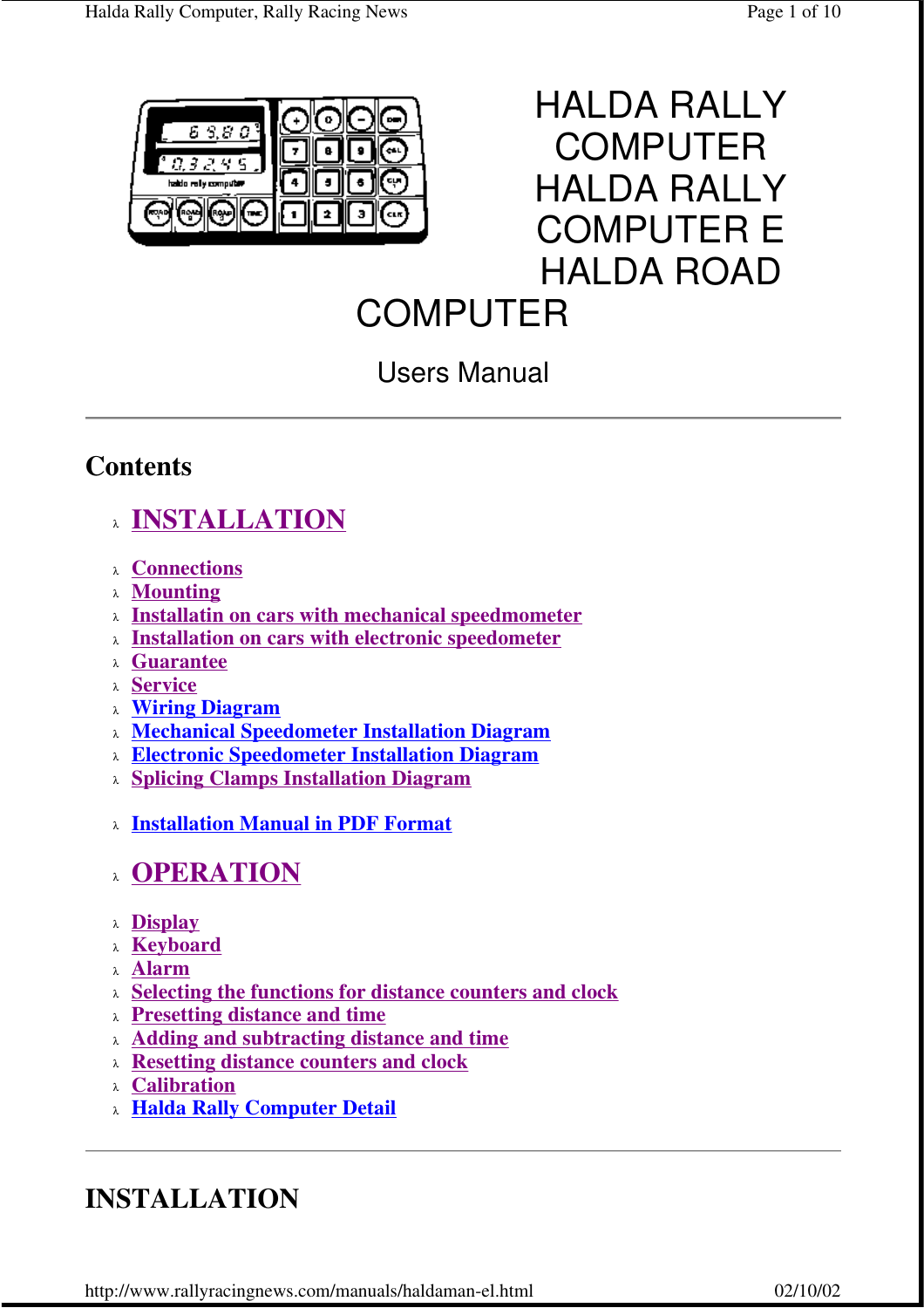Wiring Diagram

#### **The Halda Road Computer and Halda Rally Computer e should be installed by a qualified mechanic.**

#### **Connections**

Make the necessary connections in accordance with the wiring diagram below. NOTE that there are two alternative connection systems. The system used will depend on whether the vehicle is equipped with a master switch for the electrical system or not. The latter alternative is the most common.

**Before** commencing to fit a Halda Road Computer or Halda Rally Computer e you must check that your Halda Computer runs on the same voltage as the car's electrical system. A label on the power unit states whether your Halda Computer is designed for a 12V or 24V system with negative earth.

The *red* wire supplies the electronic circuitry with current from the positive terminal of the battery. Connect it to one of the car fuses that is always live.

The *green* wire supplies the control panel display with current. Connect it to a fuse that is live only when the ignition is switched on.

Connect the *black* wire to a suitable earthing point. In the alternative with a master switch for the electrical system, connect the black wire to the negative terminal of the battery.

| <b>Designation</b> | <b>Catalogue No.</b> | <b>Type</b>                     |
|--------------------|----------------------|---------------------------------|
| Fuse F1            | 444 003              | 1 A<br>quick-<br>acting         |
| Backup battery     | 452 000              | <b>IEC</b><br>6LF22<br>alkaline |

#### **Mounting**

Two versions of the Halda Road Computer and Halda Rally Computer e are available. One for cars with a mechanical speedometer and drive cable and one for cars with an electronic speedometer and electric leads. The latter version requires a circuit board to be fitted in the power unit before it is mounted in place. See Electronic Speedometer Installation Diagram.

Pulse generators with different connecting threads, square drivers and snap-on couplings are available for different car makes and models. Check that you have the right mounting kit before starting to install your Halda computer.

Fit the control panel with its adjustable brackets where the displays can be easily read and where the various keys and buttons are within easy reach. Give a thought to the danger of injury in an accident when deciding where to mount the control panel.

A suitable place to mount the power unit is out of the way under the vehicle instrument panel. However, the sliding cover on the unit should be accessible for changing the battery and operating the switch.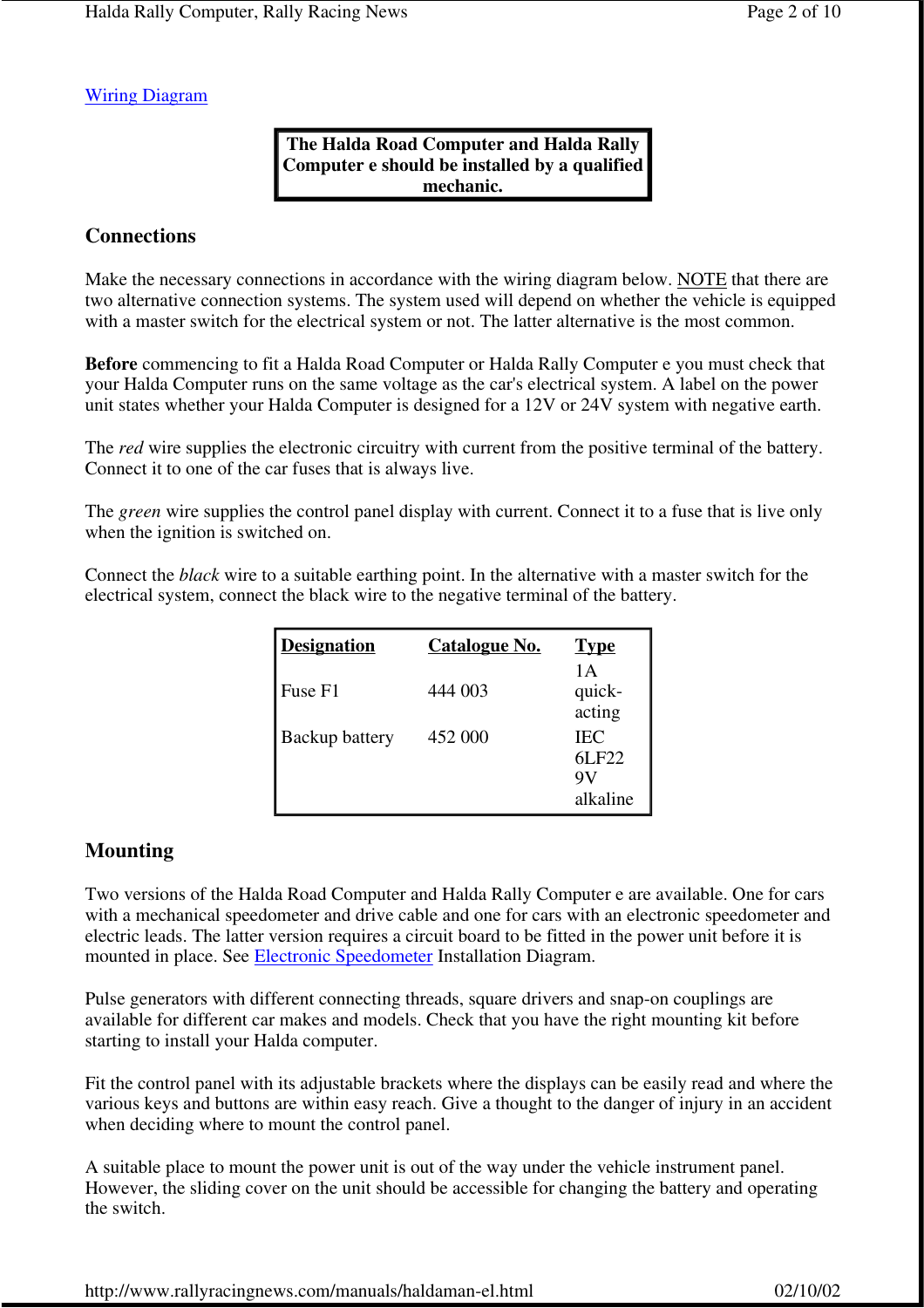### **Installation on Cars with Mechanical Speedometer**

#### Mechanical Speedometer Installation Diagram

Disconnect the speedometer cable (5) from the speedometer (1). Using a suitable square drive (3), mount the pulse generator (2) on to the speedometer in place of the speedometer cable.

If the space behind the speedometer is limited, an extension cable (4) with square drive can be fitted between the speedometer and the pulse generator. See Table 1 for suitable extension cables.

Connect the speedometer cable (5) to the pulse generator.

Connect the pulse generator lead (6) to the pulse generator. Note that the pulse generator connector (7) is not symmetrical. Fit the connector so that its black shoulder (8) enters the space (9) at the side of the other connector.

Note that the contacts in the pulse generator connector are mounted on ceramic insulating material which does not withstand bending.

When the two connectors are fitted firmly together, the nut (10) can be tightened finger-tight.

Plug the pulse generator lead into the matching socket on the short side of the power unit (11). Connect the ribbon cable (12), which runs between the control panel and the power unit, to the connector (13) underneath the sliding cover on the power unit. Fit the backup battery in place.

Turn the switch (16) to the On position and your Halda Road Computer or Halda Rally Computer e is ready for calibration.

#### **Installation on Cars with Electronic Speedometer**

#### Electronic Speedometer Installation Diagram

Begin by mounting a circuit board (1) in the power unit (2).

Unscrew the end plate (3) on the short side of the power unit where the row of sockets are located. Remove the panel (4) and sliding cover (5).

Remove the three short-circuiting jumpers (6) and slide the circuit board (1) into the slot so that the previously short-circuited pins make contact with the new circuit board. Fit the power unit panel (4), sliding cover  $(5)$  and a new end plate  $(3)$  in place.

Mount the power unit (2) in the car and connect the ribbon cable (7) to the connector (8) underneath the sliding cover. Fit a backup battery (10) in place.

Connect the pulse generator connector (11) to the connector sleeve (12). Note that the pulse generator connector (11) is not symmetrical. Fit the connector so that its black shoulder (13) enters the space (14) at the side of the connector in the connecting sleeve.

When the two connectors are fitted firmly together, the nut (10) can be tightened finger-tight.

One brown wire and one white wire extend from the connecting sleeve. Refer to electronic speedometer table for connection for your car. Using two splicing clamps (15), connect these wires to the speedometer wires. To ensure reliable connection, the cross-section area of the speedometer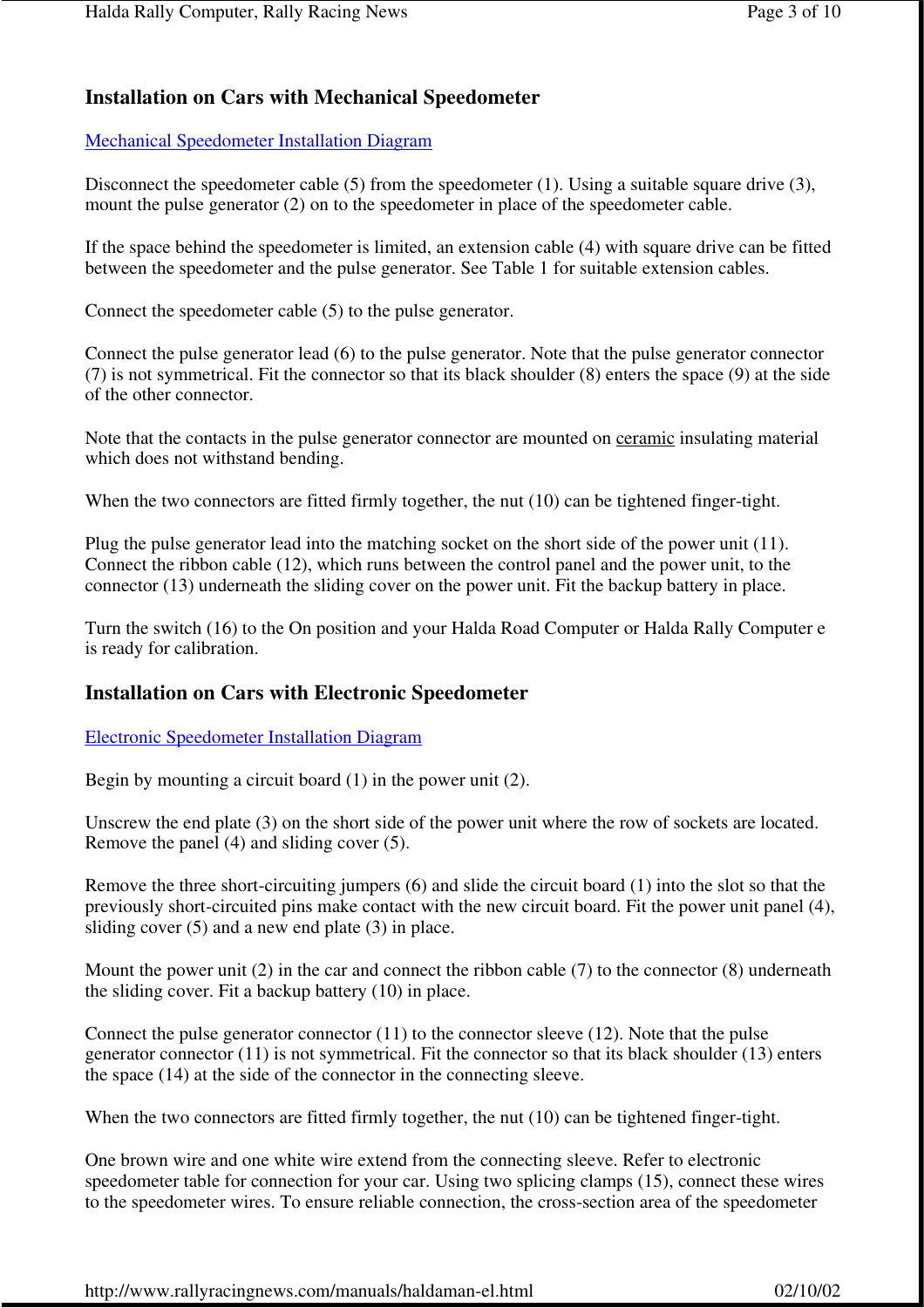wires should not be less than 0.3 mm<sup>2</sup>, which corresponds to a diameter of 0.6 mm and an outside diameter, including insulation, of about 1.6 mm.

Position the unstripped wires between the clamps and close the clamps with a pair of pliers. Snap the cover in place.



*Good contact between the pulse generator wires and the speedometer wires is easily obtained by means of the splicing clamps.*

Turn the switch (16) to the On position and your Halda Road Computer or Halda Rally Computer e is ready for calibration.

#### **Guarantee**

Garphyttan Haldex AB allows a guarantee of one full year on manufacturing defects.

The defective product shall be immediately returned to the dealer, who will forward it to Garphyttan Haldex AB for repair or replacement with a new unit.

Costs of transportation to be paid by the customer.

#### **Service**

A Halda Road Computer or Halda Rally Computer e does not normally require service of any kind.

The backup battery normally requires changing once a year.

In the event of any fault you should take your Halda Road Computer or Halda Rally Computer e to a service workshop authorized by Halda or return it to Garphyttan Haldex AB, Box 250, S-301 04 Halmstad, Sweden.

### **OPERATION**

#### **Display**

The instrument has two displays.

The top display shows: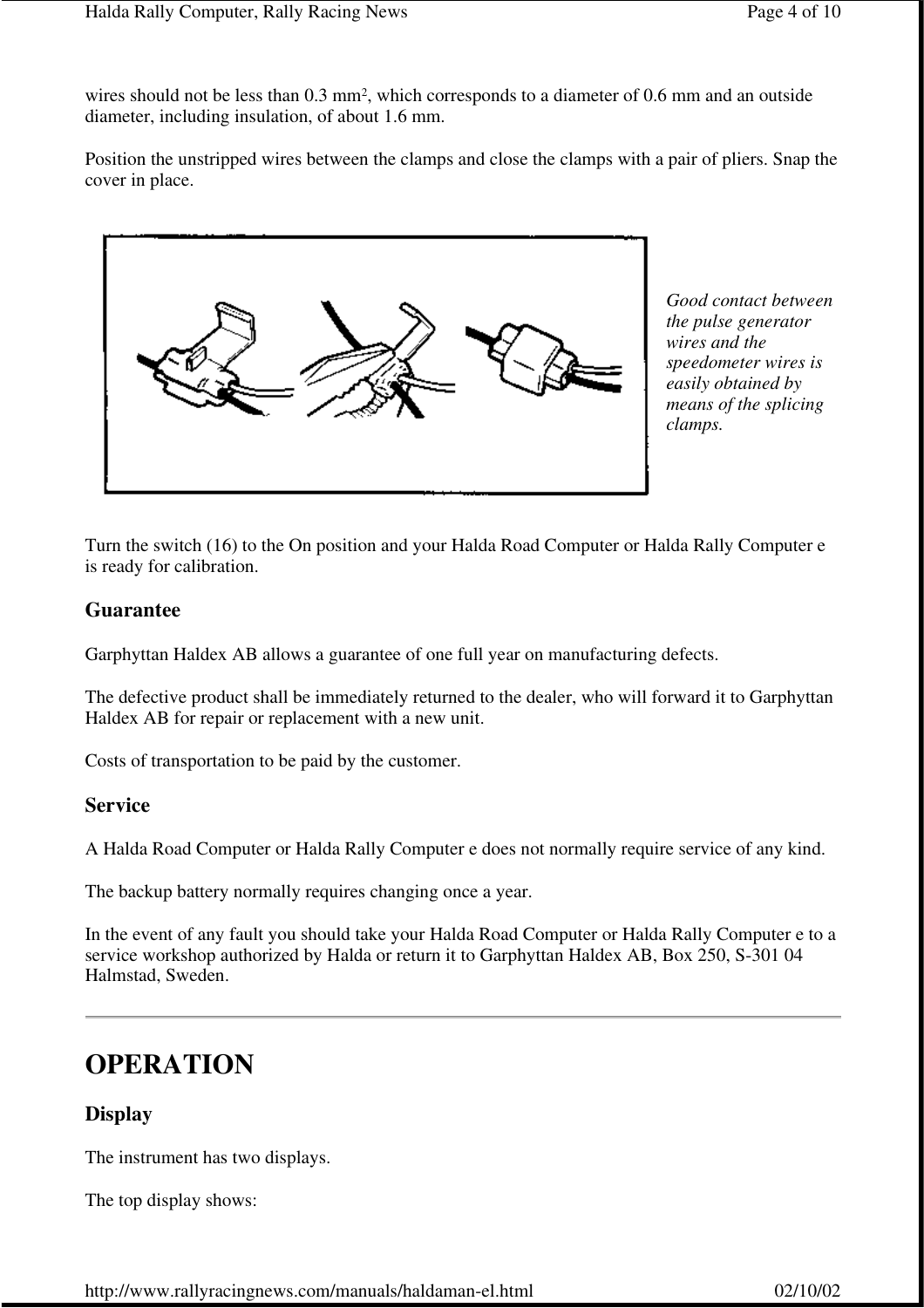- -- distance counter 1 and 2
- -- calibration number
- -- entered numerical values before they are transferred to distance counter or clock

The bottom display shows: -- distance counter 3

-- clock

On the displays there are also function indicators which indicate what is shown on the displays and the operating modes for the instrument.

#### **Example**



In this example distance counter 1 is shown on the top display (889.75 km) and the clock on the bottom display (1 h 22 min 53 sec). The mode indicators show that distance counters 1 and 3 are counting up, distance counter 2 is counting down and that the clock has stopped counting.

#### **Keyboard**

The keyboard has 20 keys in four different colours:

- --blue
- --red
- --brown
- --green

The different colours indicate different kinds of use for the keys.

#### **Blue keys -**



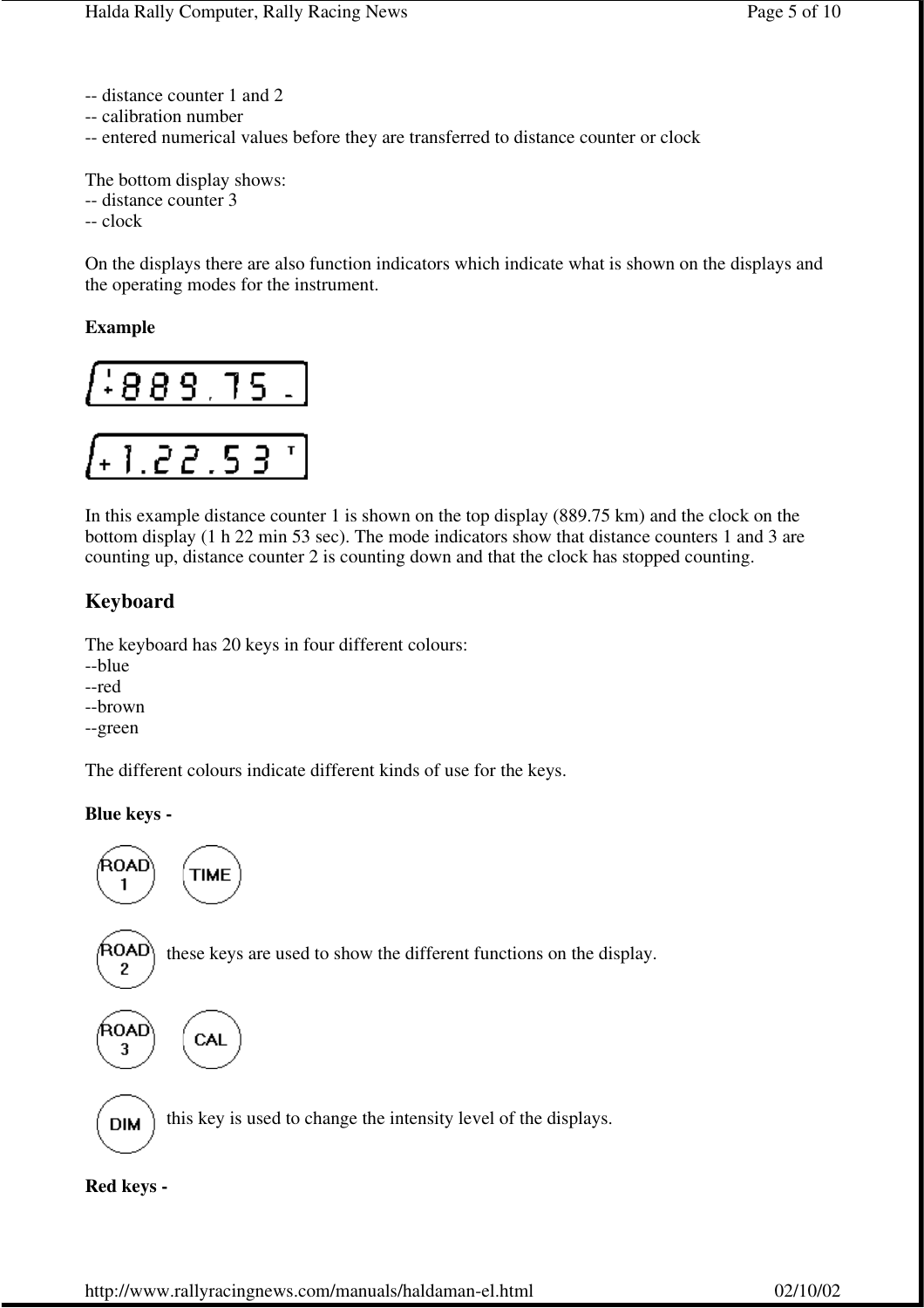These keys are used together with



#### **Brown keys -**



to enter figures into the corresponding function.

To enter 0 use 0

#### **Green keys -**

This key is used to clear display 1 during or immediately after a numerical entry, to turn **CLR** off the alarm and together with



to reset the corresponding function.



### **Alarm**

The instrument has an alarm-signal which sounds when any of the distance counters or the clock pass zero.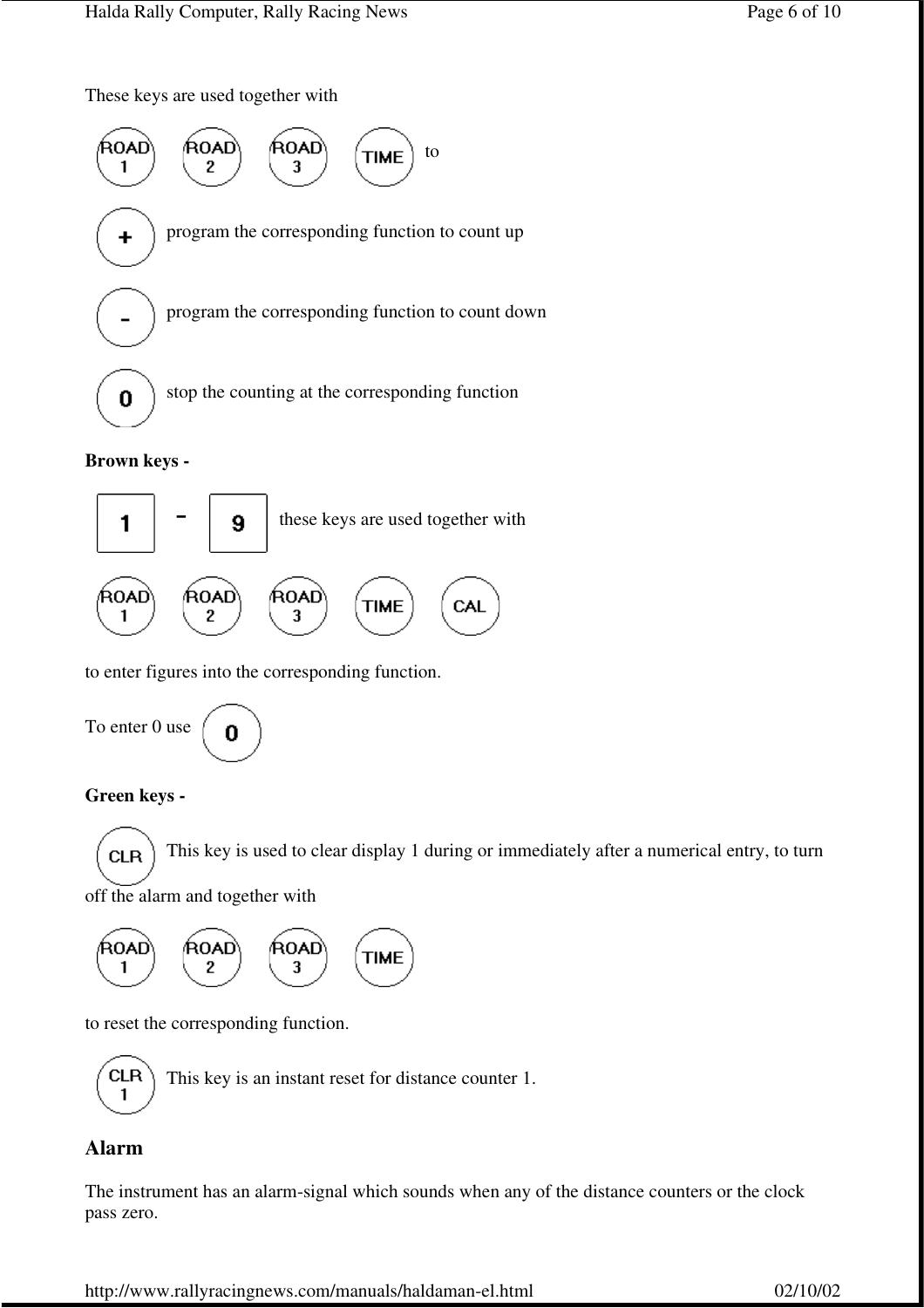The alarm also indicates that the CLR-1 function has been used. Thereby the co-driver gets indication that distance counter 1 is reset. This is useful specially when using the remote control (optional).

### **Selecting the functions for distance counters and clock**

To count up on distance counter 1



To count down on distance counter 2

(ROAD enter 2

To stop counting on distance counter 3

**ROAL** enter Ω 3

The clock is handled the same way.

#### **Presetting distance and time**

To preset the distance counter 2 to 5.50 km (assuming that the counter is reset -- see "Resetting distance counters and clock")

enter



To preset the clock to 1 h 30 min 0 sec

enter









 $5.50$ 

 $\overline{2}$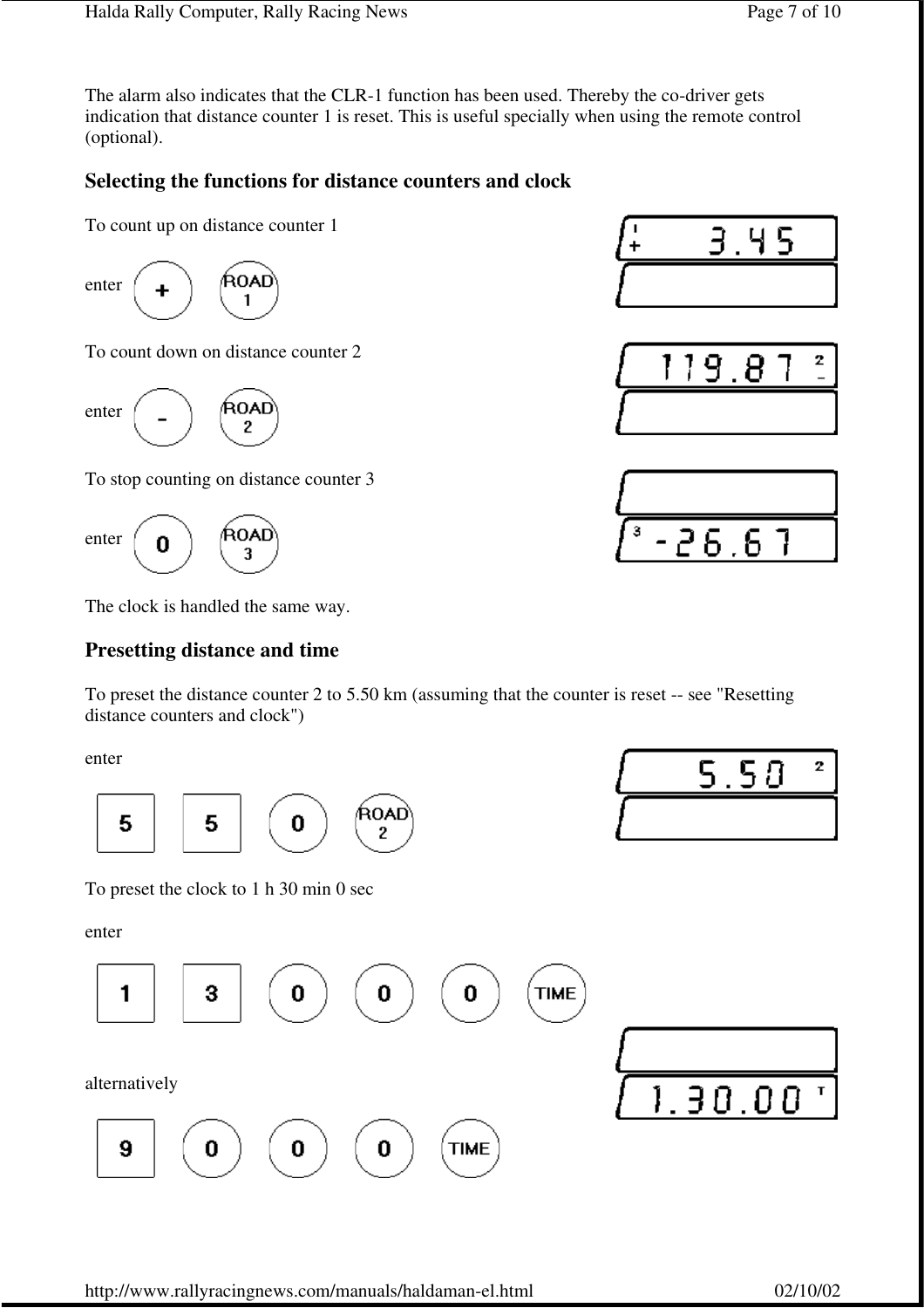### **Adding and subtracting distance and time**

To add 2 min 30 sec to the clock (assuming that the clock has the value of 1 h 30 min 0 sec immediately before the addition)

enter



 $.32.30$ T

To subtract 0.45 km from distance counter 1 (assuming that distance counter 1 has the value of 22.38 km immediately before the subtraction)

enter



#### **Resetting distance counters and clock**

To reset distance counter 3

enter



To avoid unintended resetting  $\begin{pmatrix} CLR \end{pmatrix}$  has to be pressed within 1.5 sec after  $\begin{pmatrix} ROAD \\ 3 \end{pmatrix}$  is

released.

There is also a possibility to reset distance counter 1 directly.

enter



If distance counter 1 is in count mode counting starts again when  $\begin{pmatrix} \text{CLR} \\ 1 \end{pmatrix}$  is released.



This function can also be remote controlled (optional).

#### **Calibration**







 $0.00$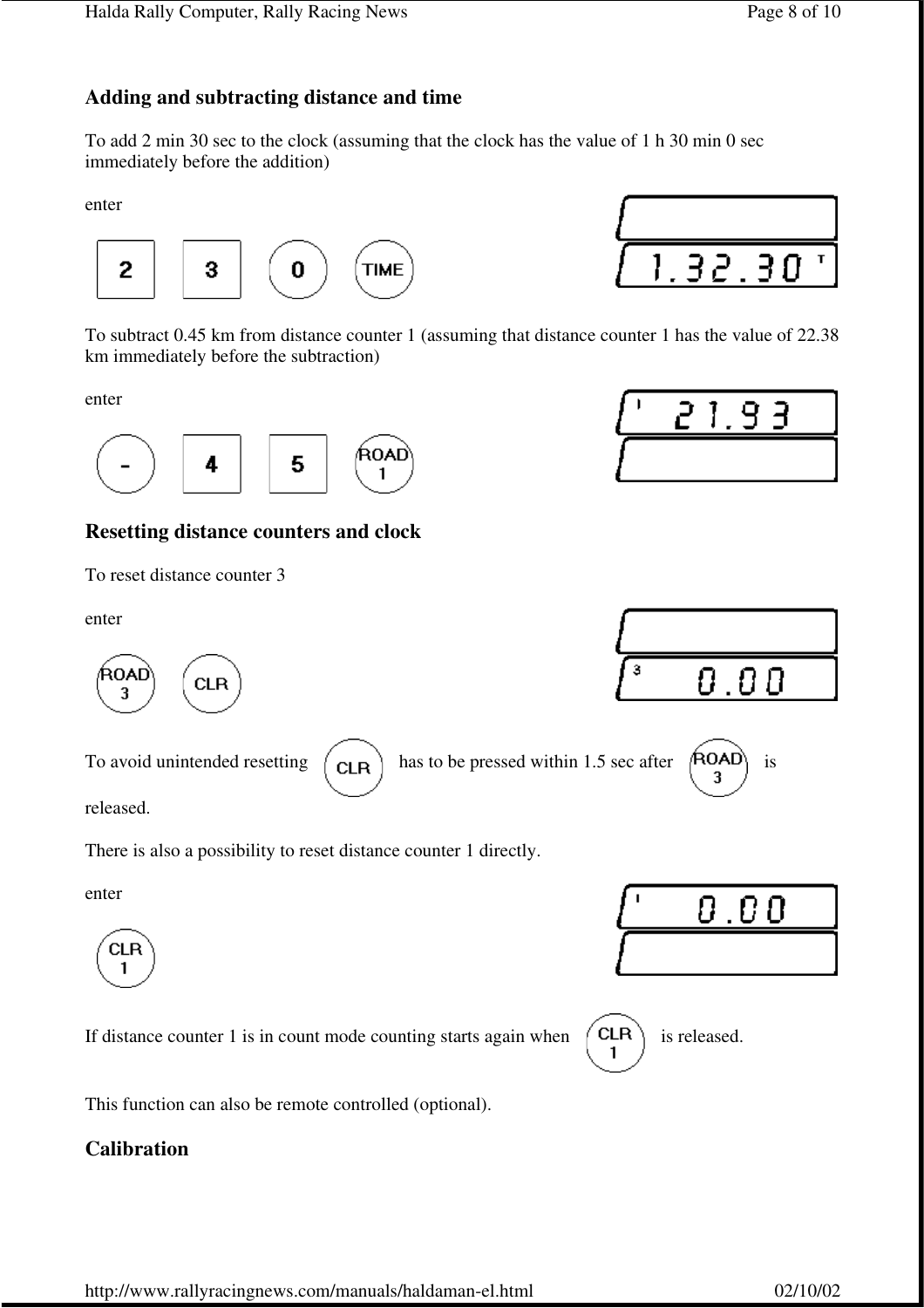When entering  $\begin{pmatrix} c_{\mathbf{A}} \end{pmatrix}$  the display shows the last entered calibration number.

**Example:** Calibration number 5.67



If the calibration number is to be changed, the new number is entered on the keypad and is shown on the display.

**Example:** New calibration number 5.01



If the new calibration number is unknown proceed as follows:

A. Drive to the start point of a known distance, stop the car and enter



B. Enter



C. Drive to the end of the known distance and stop the car.

The display shows for example:

D. From the value now shown on display 1 the calibration number is calculated by using the formula:

 100 Calibration number =  $-------$  X measured distance (miles or  $km$ ) Shown value

**Example:** If the measured distance is 1.00 km and the shown value is 19.98 you get:

 100 calibration number =  $--- x 1.00 = 5.005$ 19.98

which is truncated 5.01.